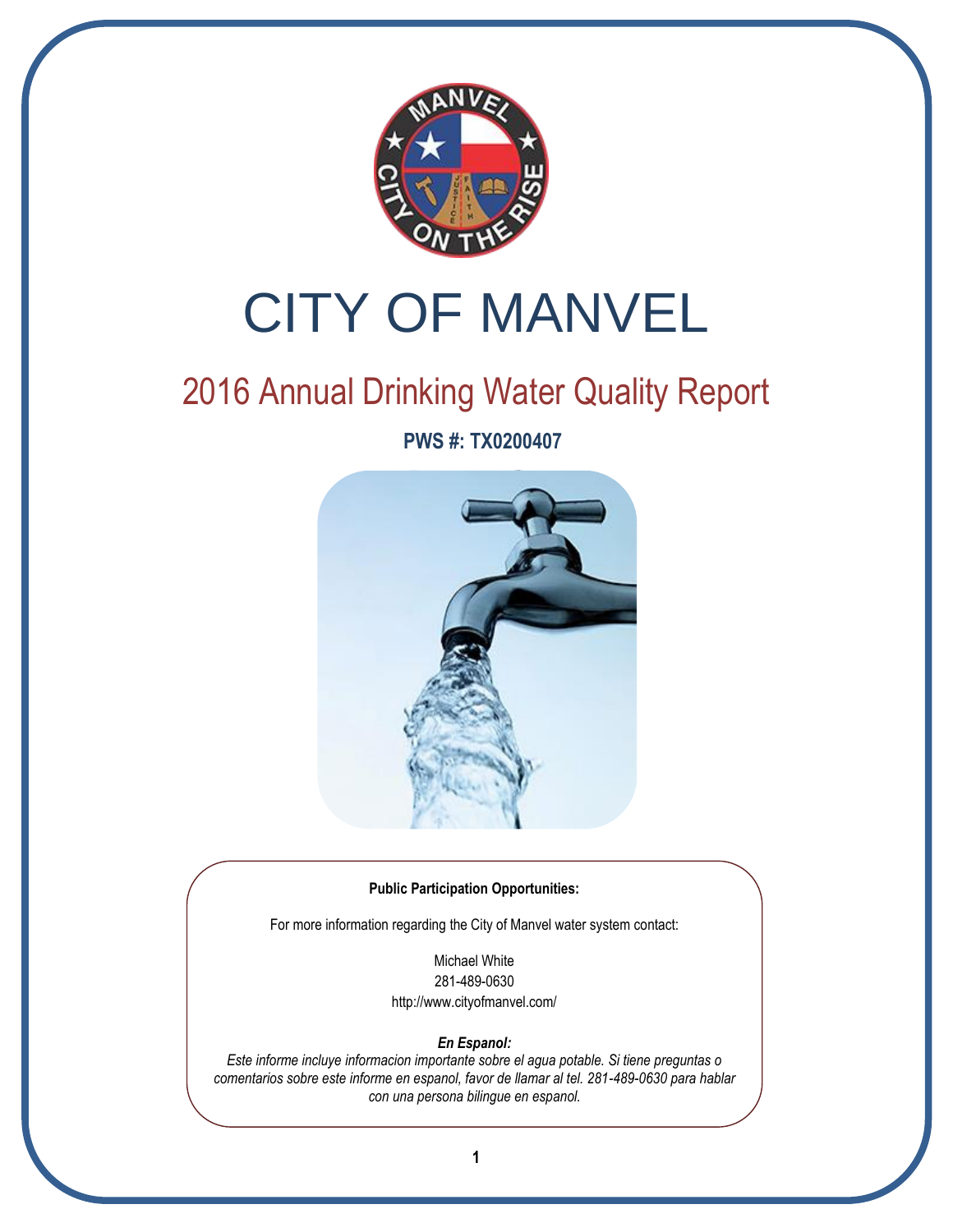#### **Sources of Drinking Water**

The sources of drinking water (both tap and bottled water) include rivers, lakes, streams, ponds, reservoirs, springs, and wells. As water travels over the surface of the land or through the ground, it dissolves naturally-occurring minerals and, in some cases, radioactive material, and can pick-up substances resulting from the presence of animals or from human activity.

Contaminants that may be present in source water include:

- o Microbial contaminants, such as viruses and bacteria, which may come from sewage treatment plants, septic systems, agricultural livestock operations, and wildlife.
- $\circ$  Inorganic contaminants, such as salt and metals, which can be naturally-occurring or result from urban storm water runoff, industrial or domestic wastewater discharges, oil and gas production, mining, or farming.
- $\circ$  Pesticides and herbicides, which may come from a variety of sources such as agriculture, urban storm water runoff, and residential uses.
- $\circ$  Organic chemical contaminants, including synthetic and volatile organic chemicals, which are by-products of industrial processes and petroleum production, and can also come from gas stations, urban storm water runoff, and septic systems.
- $\circ$  Radioactive contaminants, which can be naturally-occurring or be the result of oil and gas production and mining activities.

**Secondary Constituents:** Many constituents (such as calcium, sodium, or iron) which are often found in drinking water can cause taste, color, and odor problems. The taste and odor constituents are called secondary constituents and are regulated by the State of Texas, not the EPA. These constituents are not causes for health concern. Therefore, secondary constituents are not required to be reported in this document, but they may greatly affect the appearance and taste of your water.

*Special Notice: You may be more vulnerable than the general population to certain microbial contaminants, such as Cryptosporidium, in drinking water. Infants, some elderly, or immunocompromised persons such as those undergoing chemotherapy for cancer; those who have undergone organ transplants; those who are undergoing treatment with steroids; and people with HIV/AIDS or other immune system disorders can be particularly at risk for infections. You should seek advice about drinking water from your physician or health care provider.*

## A**LL Drinking Water May Contain Contaminants**

When drinking water meets federal standards there may not be any health benefits to purchasing bottled water or point of use devices. Drinking water, including bottled water, may reasonably be expected to contain at least small amounts of some contaminants. The presence of contaminants does not necessarily indicate that water poses a health risk. More information about contaminants and potential health effects can be obtained by calling the EPA's Safe Drinking Water Hotline at 1-800- 426-4791.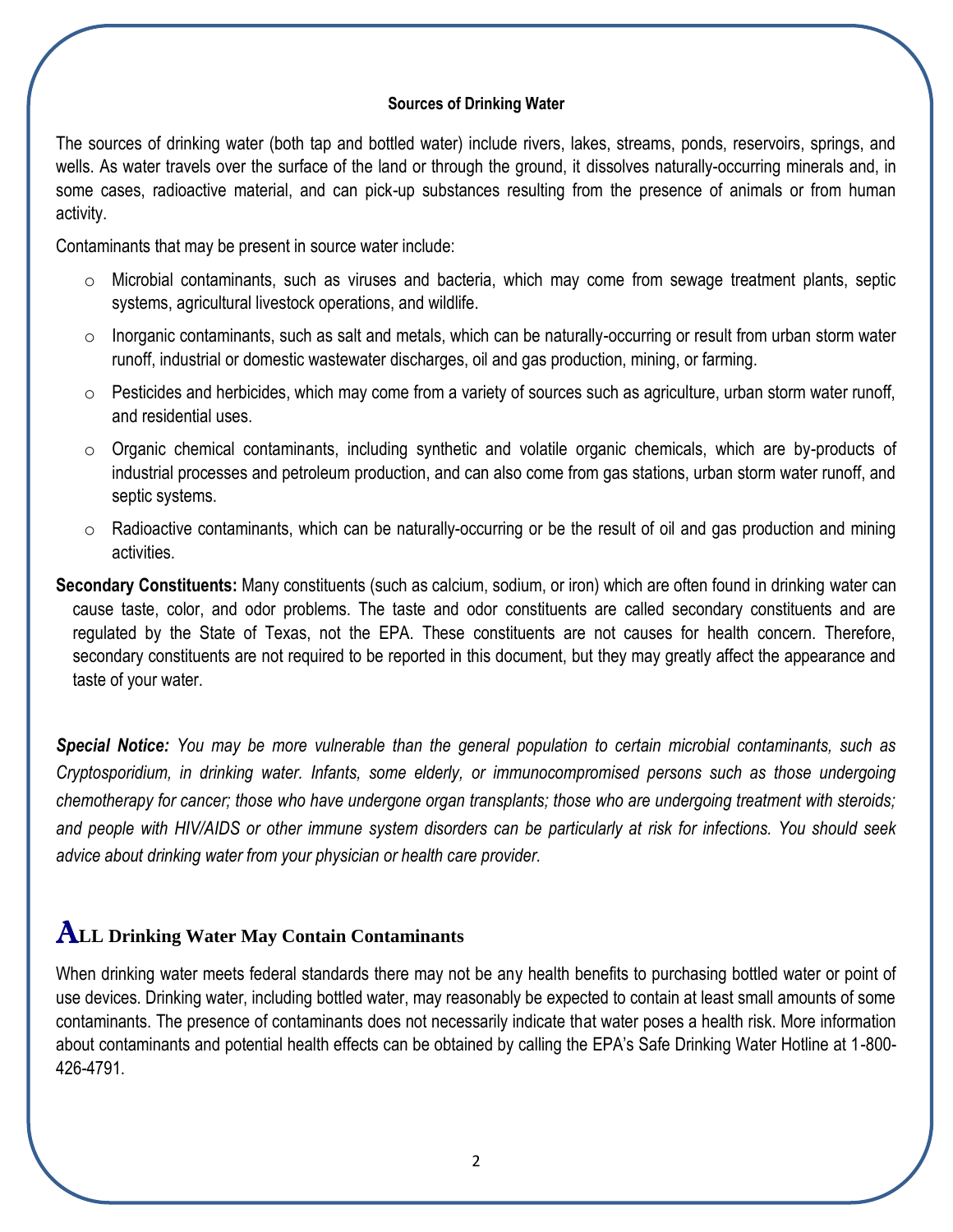#### **OUR DRINKING WATER IS REGULATED**

This report is a summary of the quality of the water we provide our customers. The analysis was made by using the data from the most recent U. S. Environmental Protection Agency (EPA) required tests and is presented in the attached pages. We hope this information helps you become more knowledgeable about what's in your drinking water.

### W**here Do We Get Our Drinking Water?**

l.

The source of drinking water used by the City of Manvel is Ground Water from the Evangeline and Chicot Aquifers. The Texas Commission on Environmental Quality completed an assessment of your source water and results indicate that some of your sources are susceptible to certain contaminants. The sampling requirements for your water system are based on this susceptibility and previous sample data. Any detection of these contaminants may be found in this Consumer Confident Report. For more information on source water assessments and protection efforts at our system, contact Michael White.

#### **Definitions and Abbreviations:**

**Maximum Contaminant Level Goal (MCLG):** The level of a contaminant in drinking water below which there is no known or expected health risk. MCLGs allow for a margin of safety.

**Maximum Contaminant Level (MCL):** The highest permissible level of a contaminant in drinking water. MCLs are set as close to the MCLG as feasible using the best available treatment technology.

**Maximum Residual Disinfectant Level (MRDL):** The highest level of disinfectant allowed in water. There is convincing evidence that addition of a disinfectant is necessary for control of microbial contaminants.

**Maximum Residual Disinfectant Level Goal (MRDLG):** The level of a drinking water disinfectant below which there is no known or expected risk to health. MRDLGs do not reflect the benefits of the use of disinfectants to control microbial contamination.

**Action Level (AL):** The concentration of a contaminant which, if exceeded, triggers treatment or other requirements which a water system must follow.

**Picocuries per liter (pCi/L):** A measure of radioactivity.

**Parts per million (ppm):** The equivalent of milligrams per liter (mg/L) is analogous to 1 minute in 2 years.

Parts per billion (ppb): The equivalent of micrograms per liter (ug/L) is analogous to 1 minute in 32 years.

**NA:** Not applicable.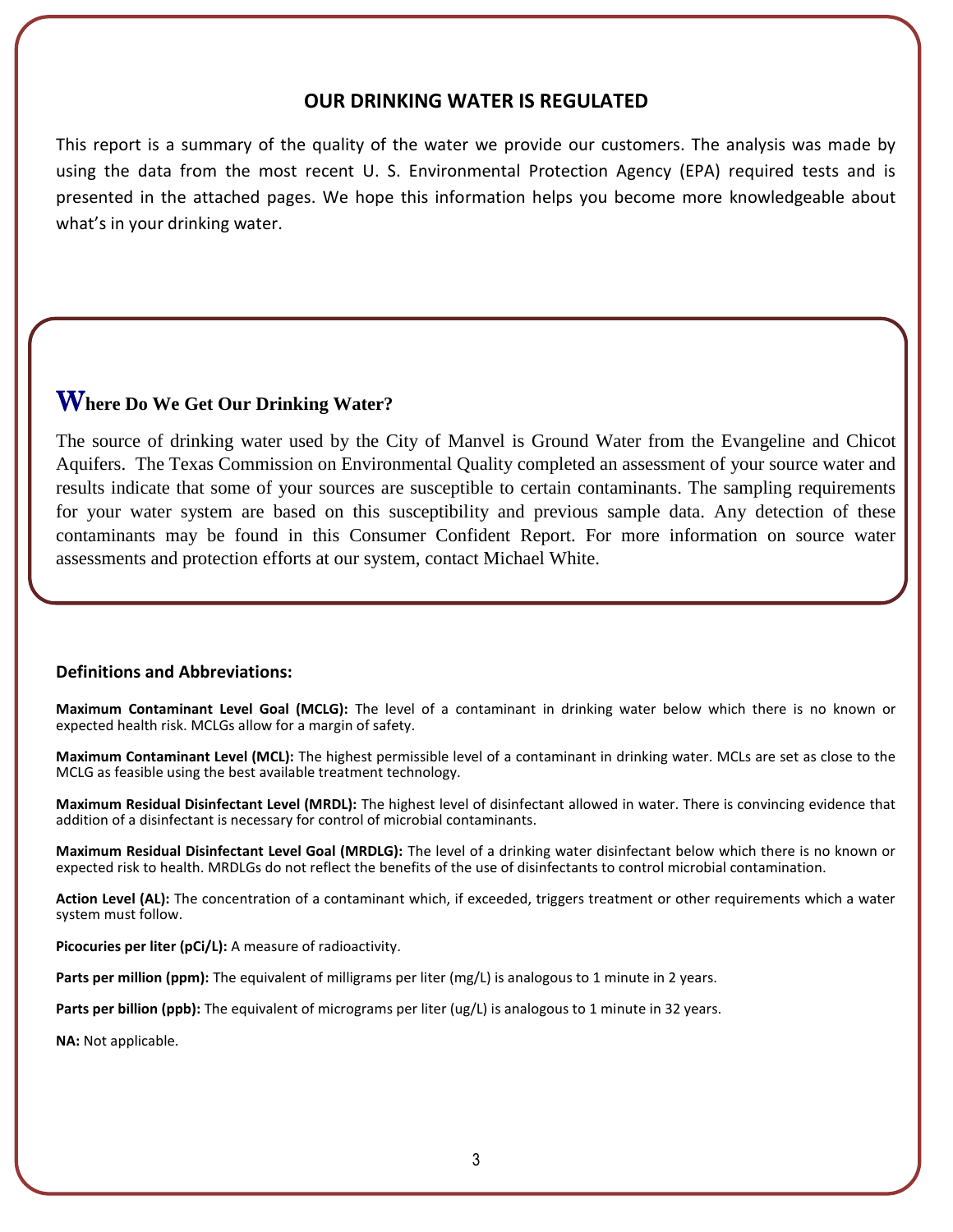*About This Report: The following list all of the federally regulated or monitored contaminants which have been found in your drinking water. The U.S. EPA requires water systems to test for up to 97 contaminants.*

#### **REGULATED CONTAMINANTS:**

|                                            |             |                |                | <b>RANGE</b>                     |           |                                                                                                                               |
|--------------------------------------------|-------------|----------------|----------------|----------------------------------|-----------|-------------------------------------------------------------------------------------------------------------------------------|
|                                            | <b>YEAR</b> | <b>MCL</b>     | <b>MCLG</b>    | Minimum-<br><b>Maximum Level</b> | Violation | <b>Likely Source of Contamination</b>                                                                                         |
| <b>Inorganic Contaminants</b>              |             |                |                |                                  |           |                                                                                                                               |
| Arsenic (ppb)                              | 2015        | 10             | $\Omega$       | $4.9 - 4.9$                      | No        | Erosion of natural deposits; Runoff from orchards; Runoff from glass<br>and electronics production wastes.                    |
| Barium (ppm)                               | 2015        | $\overline{2}$ | $\overline{2}$ | $0.0855 -$<br>0.0855             | No        | Discharge of drilling wastes; Discharge from metal refineries; Erosion<br>of natural deposits.                                |
| Fluoride (ppm)                             | 2015        | 4              | 4              | $1.38 - 1.38$                    | No        | Erosion of natural deposits; Water additive which promotes strong<br>teeth; Discharge from fertilizer and aluminum factories. |
| Nitrate (ppm)                              | 2016        | 10             | 10             | $0.02 - 0.02$                    | No        | Runoff from fertilizer use; Leaching from septic tanks, sewage; Erosion<br>from natural deposits.                             |
| <b>Radioactive Contaminants</b>            |             |                |                |                                  |           |                                                                                                                               |
| Combined Radium 226/228<br>(pCi/L)         | 2012        | 5              | $\Omega$       | $1 - 1$                          | No        | Erosion of natural deposits.                                                                                                  |
| <b>Disinfection By-</b><br><b>Products</b> |             |                |                |                                  |           |                                                                                                                               |
| Haloacetic Acids (ppb)                     | 2016        | 60             | None           | $2 - 2$                          | No.       | Byproduct of drinking water disinfection.                                                                                     |
| Total Trihalomethanes (ppb)                | 2016        | 80             | None           | $11.6 - 11.6$                    | No.       | Byproduct of drinking water disinfection.                                                                                     |

#### *Maximum Residual Disinfectant Level*

|                      | <b>YEAR</b><br><b>RANGE:</b><br><b>MRDLG</b><br><b>MRDL</b> |     |     |               | <b>AVERAGE</b> | LIKELY SOURCE OF CONTAMINATION         |
|----------------------|-------------------------------------------------------------|-----|-----|---------------|----------------|----------------------------------------|
|                      |                                                             |     |     | Min-Max Level |                |                                        |
| Chlorine, Free (ppm) | 2016                                                        | 4.0 | 4.0 | $0.56 - 4.00$ | .68            | Disinfectant used to control microbes. |

#### **Total Coliform:** Reported monthly tests found no Coliform bacteria.

*Total Coliform bacteria are used as indicators of microbial contamination of drinking water because testing for them is easy. While not disease causing organisms themselves, they are often found in association with other microbes that are capable of causing disease. Coliform bacteria are more hardy than many disease causing organisms; therefore, the absence from water is a good indication that the water is microbially safe for human consumption.*